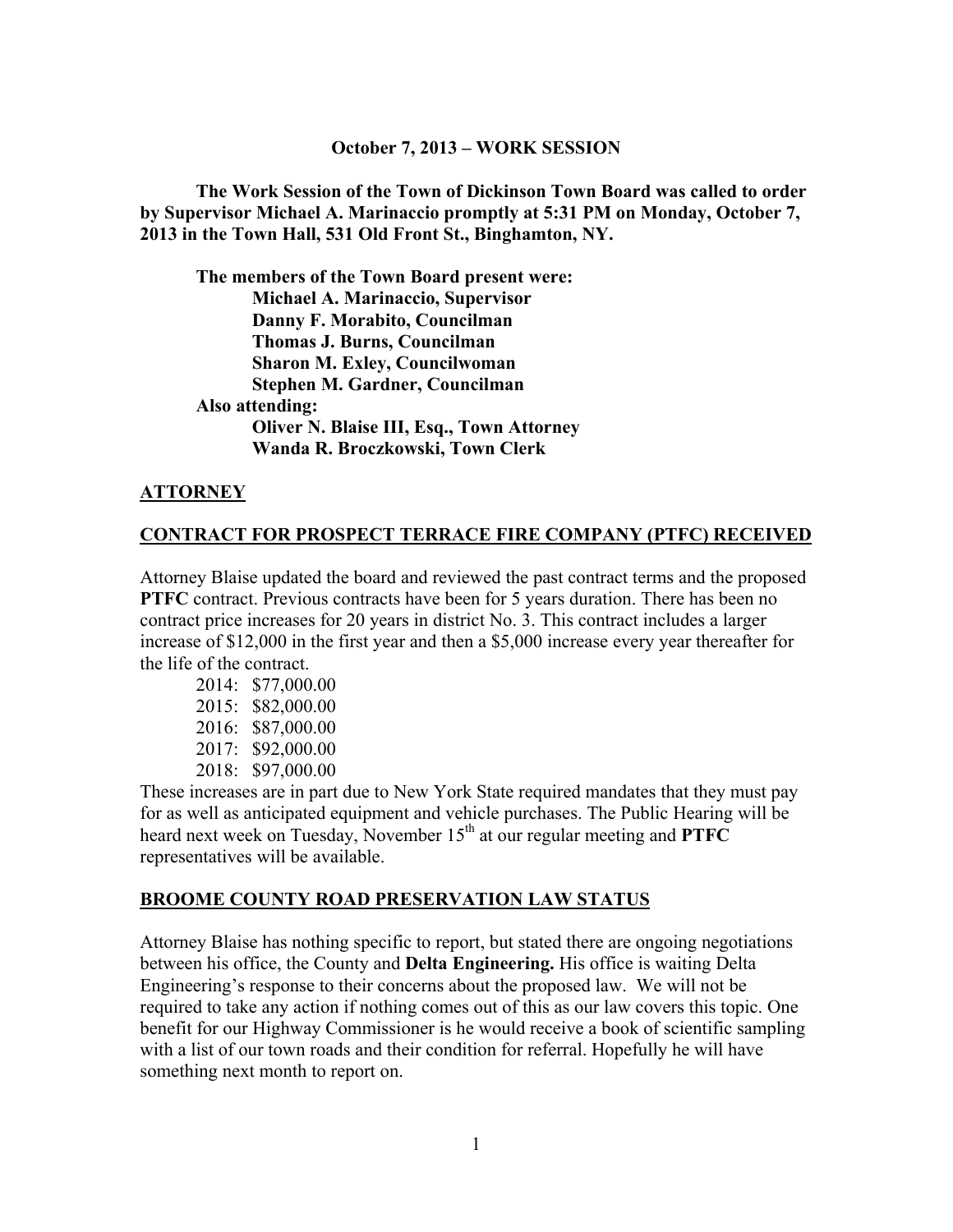## **WASTE MANAGEMENT (WM) CONTRACT**

Attorney Blaise has the final WM contract and Supervisor Marinaccio will sign off on it this month. The Town Clerk will then forward it to WM tomorrow for their signatures. We are ahead of schedule and all on track with the WM contract.

## **CHAIR**

## **OCTOBER REGULAR MEETING**

Supervisor Marinaccio reminded all the regular meeting for October is scheduled for Tuesday, October  $15<sup>th</sup>$  at 6:00 PM due to the Columbus Day Holiday on Monday the  $14<sup>th</sup>$ .

## **BROOME COUNTY BUDGET AND TAX CAP**

Supervisor Marinaccio will attend the BC Budget meeting on Thursday, October  $10<sup>th</sup>$  at the County. He noted there were some significant salary increases for top management and was disappointed on that. The County budget includes scheduled returns to towns. It is now in the hands of the Legislature for their review.

The Town worked diligently on our budget and we are still under the tax cap. All services are still in place. It appears like our town spending is down this year.

It should be noted if taxes are not raised it can take up to 9 years to catch up with lost revenue by staying under the tax cap.

The 2014 budget public hearing will be scheduled next week.

# **BROOME DEVELOPMENTAL CENTER (BDC)**

On Prospect Street, Broome Developmental Center (BDC) has taken over the St. Stan's church complex. Currently they house sex offenders in the building. There have never been any complaints but we will continue to keep the lines of communication open with the State.

## **PEDESTRIAN BRIDGE MEETING**

Supervisor Marinaccio reported on the meeting the Department of Transportation (DOT) held here on September  $26<sup>th</sup>$  regarding the Pedestrian Bridge connecting Old Front Street to Bevier Street and to Otsiningo Park. Many residents were present providing a lot of good input. It will take a year or more to conclude the study and proposed plan of action. Mr. Marinaccio does suspect they would like to do away with the bridge and instead install sidewalks along Front St. The concern of Commissioner Kie for the Town is the maintenance especially in the winter months. There will be more meetings and public hearings.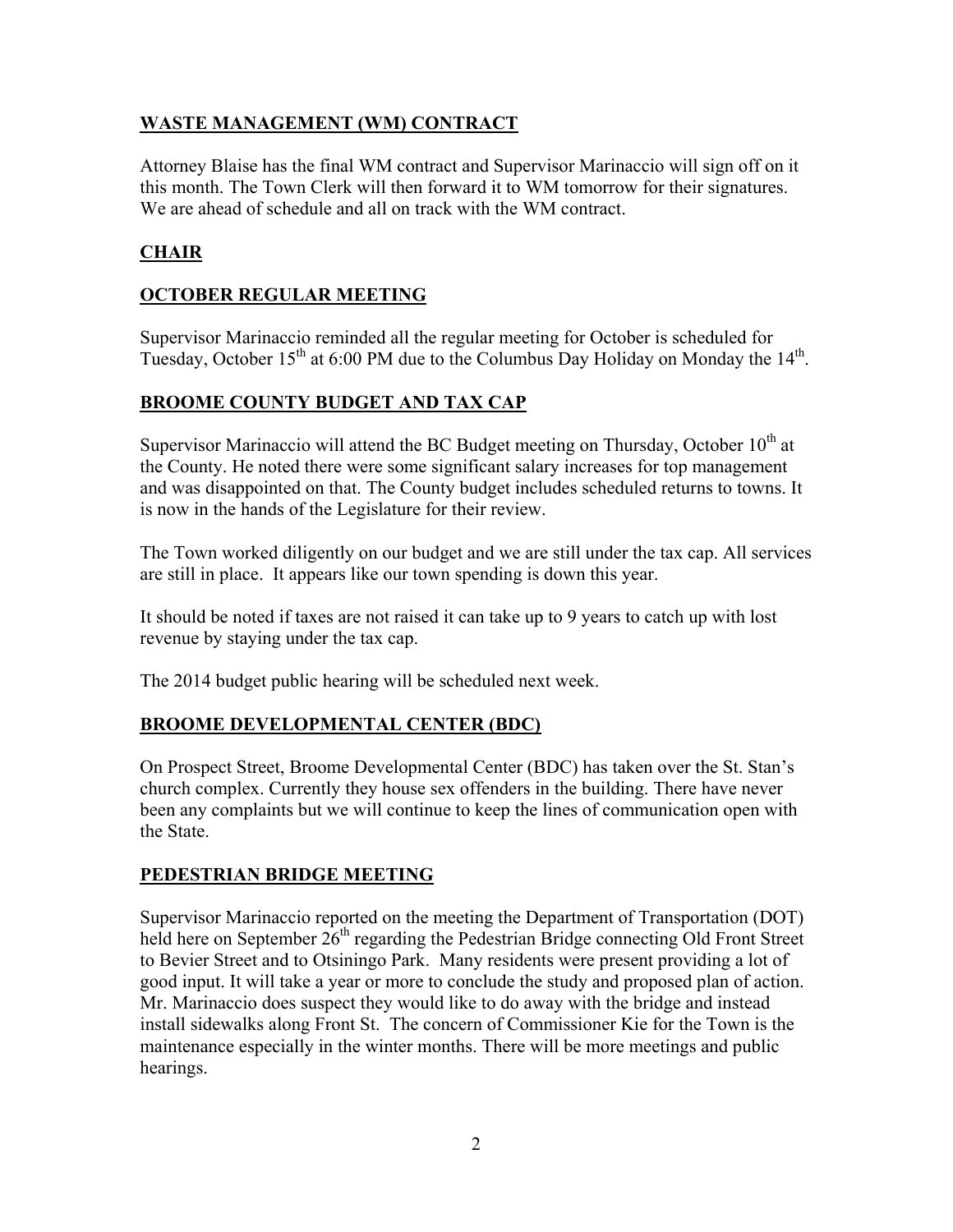## **ASSESSOR POSITION**

Supervisor Marinaccio stated the successful candidate will be announced next week at the regular meeting on Tuesday, October  $15<sup>th</sup>$ . The salary is down \$5,000 because the present assessor was here a long time with more experience.

## **PROJECTS IN THE TOWN**

Mr. Marinaccio reported Code Enforcement Officer Rafferty sent him information on the following renovation projects ongoing in our Town:

**ACHIEVE** in phase II with interior renovation for multi-million. **United Methodist Homes** on Front Street an 18 month project involving 3 buildings for a \$3 million renovation as well as the **Fairfield Inn** on Front Street is reconstruction of the lobby, lower levels, complete facelift, new furnishings, and all guest rooms will be redone with new bath fixtures, wall paper, tile and furnishings.

## **TOWN OF FENTION LIBRARY PROJECT REQUEST**

Supervisor Marinaccio was contacted by the Supervisor of the Town of Fenton to request the Town contribute to their town library as many residents from Port Dickinson and the Town of Dickinson use this library. Mr. Marinaccio and the board did not see any benefit and since it would affect our budget we decided we were not interested. Our residents consider the SUNY Broome Library located in the Town of Dickinson as their library.

## **BOARD OF ASSESSMENT REVIEW (BAR) BOARD MEMBER APPOINTMENT**

Supervisor Marinaccio stated that next week we will consider appointing Ron Ruffo to the BAR to replace Samuel Cucci whose term is up and is moving to Florida in the next few months.

## **SUNY BROOME COMMUNITY COLLEGE FOR A NEW YORK MANUFACTURING INITIATIVE**

Supervisor Marinaccio was asked to meet with SUNY Broome President, Kevin Drumm. He would like to discuss a New York facility for private enterprise which would promote a small manufacturing business on the SUNY Broome campus. It cannot be a service industry. The board wants to be certain to protect our neighborhoods so we do not end up with anything to offend our community. It initiative is to bring in a company tax free for up to 10 years. They do need to go to the Town of Dickinson for approval before they proceed. Councilwoman Exley is concerned with all of the new buildings including the student housing and now this. It seems very inconugrus and makes no sense by putting a manufacturing site on a public college campus, which has limited acreage. We shall see.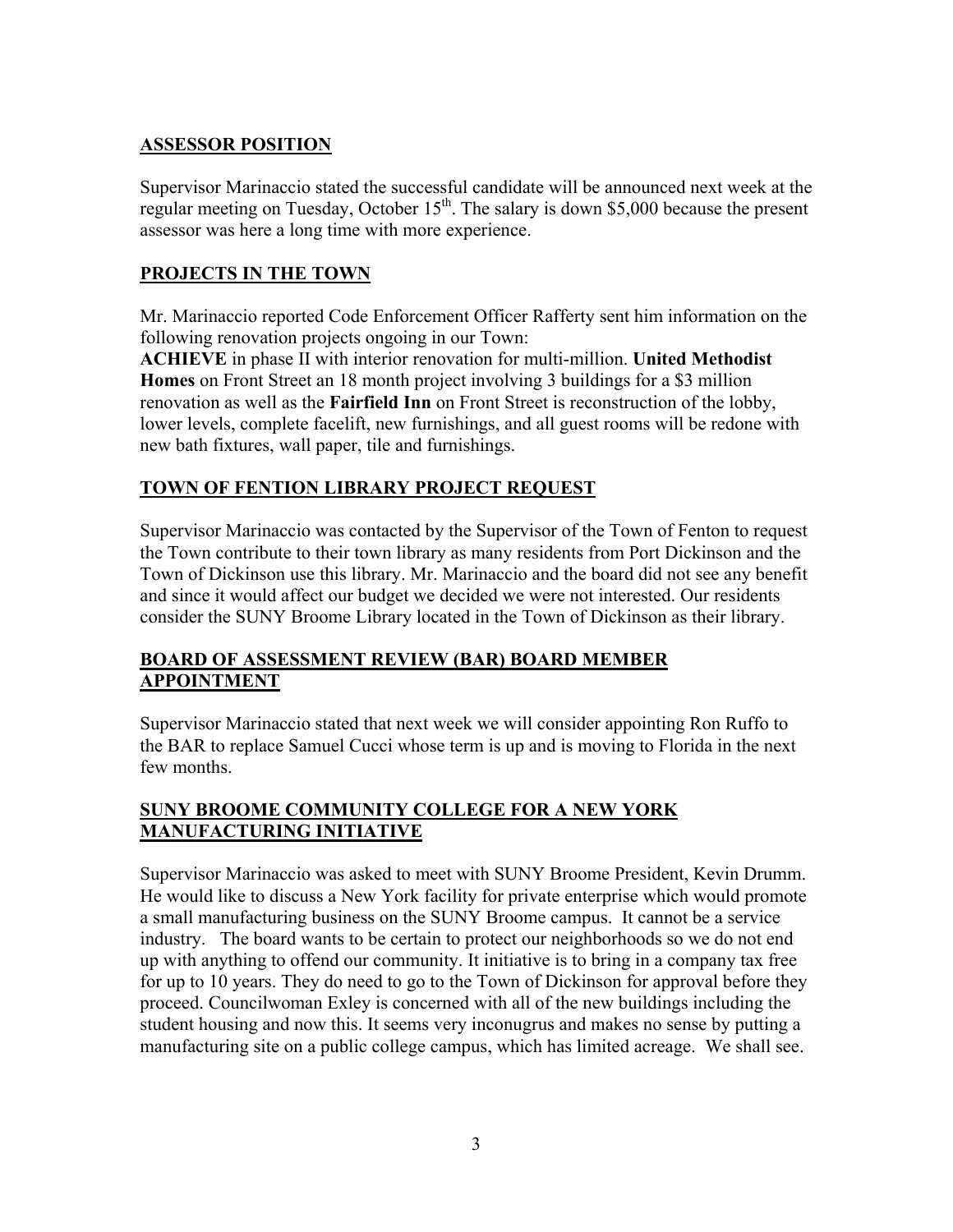### **PUBLIC WORKS**

- 1. During the recent rain storm on Monday, the brush pick-up was suspended and the highway crew cleaned catch basins. Some tree limbs on Boland Road were tended to.
- 2. Phelps Street survey for Mrs. Burke was ready and complete for our review.
- 3. Don from the Town of Chenango water department requested the Town of Dickinson take over the billing for the 22 properties on Hickory and Forrest Hills Blvd. They are Town of Chenango residents on our system and they are currently being billed through the town of Chenango. We do charge the Town of Chenango for their water usage and there is a big price difference of \$7,000 to \$10,000, creating a shortfall. The major problem is our Dickinson sewer rates are up and would be a considerable increase in their total bill. We cover the maintenance of the lines, which is a large expense for us. We thought Chenango should be the ones to notify the residents of this change. The Town Board feels they should pay their share. We lose money absorbing the rate increases and we cannot afford to lose any more money.
- 4. Commissioner Kie presented and reviewed the Phelps Street survey with the members of the Town Board. The top piece in Brandywine Heights was purchased by the Town during the tenure of Joe Winterstein, which includes a 50 foot right-of-way. It will be designed as open ditch with no utilities although there are existing NYSEG poles with no current connections that would need to be moved. 1.12 acres would be obtained by the Town. Granting us an easement also gets her access to the area. The Town would need a right-of-way to store equipment and supplies during the construction of the road. The road build would be hired out. The Town of Dickinson will be responsible for all road maintenance once it is built. Per attorney Blaise, we have tentative approval but would need to send the survey to Mrs. Burke's attorney. Commissioner Kie will provide a copy to Attorney Blaise for review with their real estate attorney. Supervisor Marinaccio stated if we can save even one (1) life it would be worth it.

### **CODE**

No code issues.